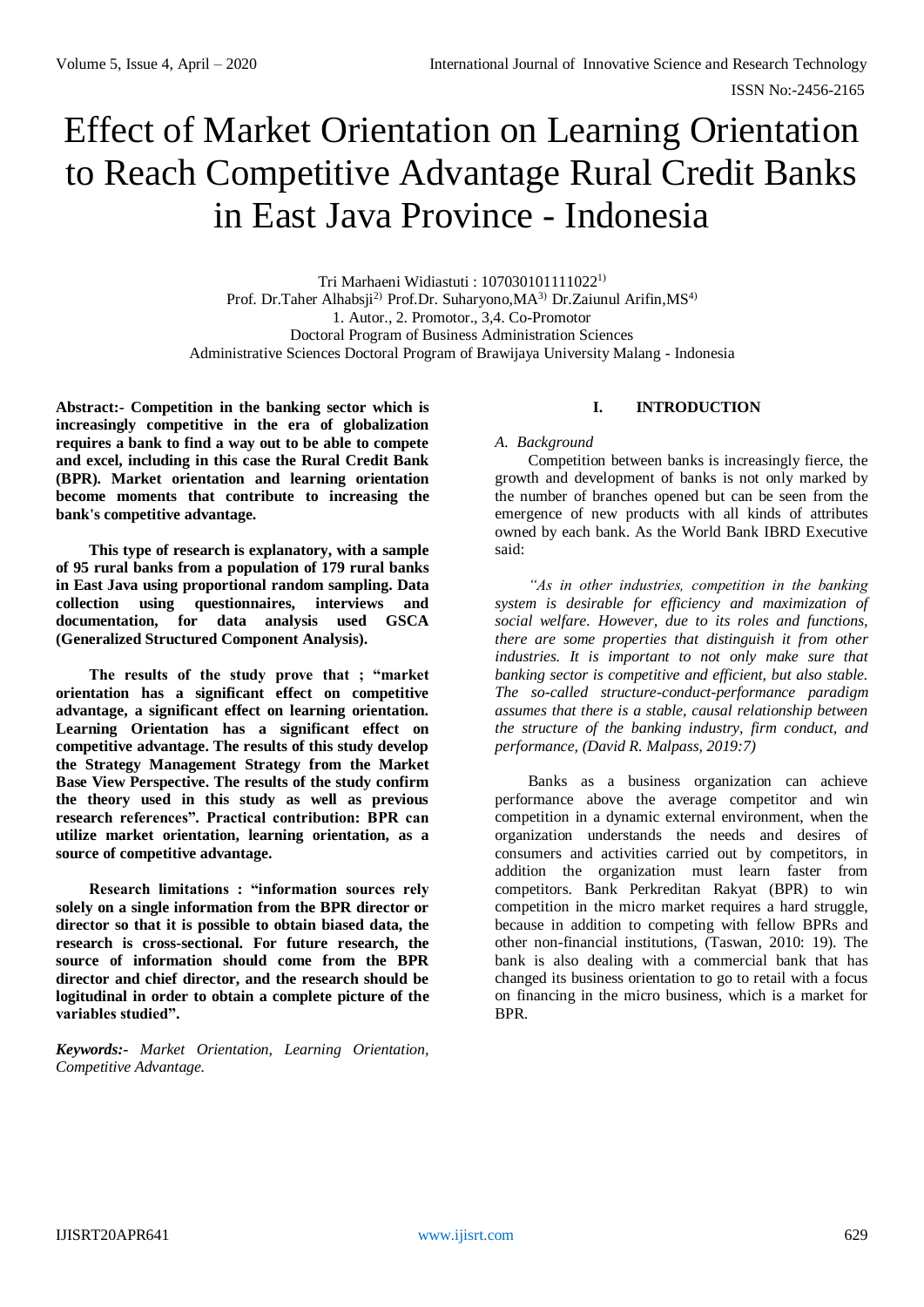The purpose of the formation of the People's Credit Bank (BPR) by the government is to support the implementation of national development in order to improve national stability, economic growth and equity, towards increasing the welfare of the people so that they do not fall into the hands of the pengijon. BPR's goal is to serve the credit needs of farmers, ranchers, fishermen, traders, small businesses, employees and retirees, because this target has not been fully served by commercial banks, thus the BPR market segment, is the micro market, (Gigih, 2018: 3) in http : //www.bi.go.id.

This condition is both a threat and an opportunity for rural banks that are able to compete and survive in the micro market. Knowledge of the sources that underlie competitive pressures will show the strengths and weaknesses of a company, which is important how to position itself in the industry and emphasize which strategic changes in an industry provide the greatest benefit, and pay attention to trends from industries that promise opportunities or threats, ( Porter, 1989: 143).

The role of rural banks in the economy in Indonesia can be seen from the percentage of the value of loans extended to Small and Medium Enterprises (MSMEs), in 2010-2013 that is 4.5 - 4.88%. BPRs in East Java Province in the fourth quarter of 2014 were able to raise public funds in the amount of 6.24 trillion Rupiahs, with a composition of 68% coming from deposits while 32% came from community savings. Based on these conditions, BPRs can use market orientation, to understand and deal with the dynamics of the external environment.

As the opinion stated that companies that make market orientation an organizational culture, will focus on the company's external needs, wants and market demands, as the basis for developing the strategies of each business unit in the organization and determining the company's success. An organization in obtaining and interpreting market information to be true, it must be oriented to learning, (Schlosser and McNaugton, 2004: 107).

A market-oriented business is a business where the entire organization implicitly embraces the values in it and all businesses are directed to create superior customer value. In a relatively stable environment and responding quickly to evolving customer desires and focusing on customer satisfaction can provide a lasting basis for a company's competitive advantage. This relationship will be long-lasting and valuable, and as such will provide the basis for competitive advantage (Slater and Narver, 1998: 126).

Market orientation builds another orientation and companies need market orientation to build learning orientation. Market orientation as a characteristic of an organization that determines priorities in the marketing information process in every activity and its use in strategic processes, the processes that enable companies to learn, (Barker and Sinkula, 1999: 194)

Higher learning is needed to prioritize and act on important market information or get rid of outdated information. Although learning orientation provides a sustainable competitive advantage, market orientation is an important cultural and behavioral basis for learning orientation and leads naturally to learning, and interacts with learning (Barker, 1999: 142).

Likewise, the results obtained from several previous researchers who examined the relationship between market orientation and learning orientation are Keskin (2006), Eris and Ozmen (2012). Previous researchers who examined the relationship between learning orientation and performance were: Martinette (2006); Barker and Sinkula (1999); Mavondo et al. (2005), Keskin (2011), Eshlaghy and Maatofi (2011), but there are other researchers who obtained different research results namely that learning orientation did not determine the performance examined by Halim in 2011.

Learning orientation expresses the framework of organizational values, defines, creates and shares information and uses abilities, then they state that the success of learning activities must be measured by performance. Furthermore states that the ability of organizations to learn faster than competitors can be a source of competitive advantage, (Sinkula, 1997: 102)

Competitive advantage is a condition that allows a company to operate with quality that is more efficient or better than its competitors (Porter, 1980). Meet the needs of customers in certain segments better (delivered by Lovelock and Wright, 2005), continually adapting to trends, or external changes in the company, ownership of internal resource competencies, (David, 2005: 86 - Day and Wensly, 1988: 127 ).

# *B. Problem Formulation*

Based on the background description that has been described, then the problem is formulated :

- Does market orientation have a significant effect on competitive advantage, market orientation has a significant effect on learning orientation in rural banks (BPRRs) East Jawa ?
- Does Learning orientation have a significant effect on competitive advantage in rural banks (BPRRs) East Jawa ?

# **II. LITERATURE REVIEW**

The theory relevant to how companies adjust their assets to the environment to get compatible with the environment of the company is Market based view that focuses on the analysis of the analysis of external forces and industry variables as a basis for obtaining and maintaining competitive advantage, competitive advantage is mainly determined by competitive position in the industry , (David, 2006: 118). Basically Market based view is about adaptation to the market environment, and is defined as a culture in which all workers are committed to creating value continuously about value for customers,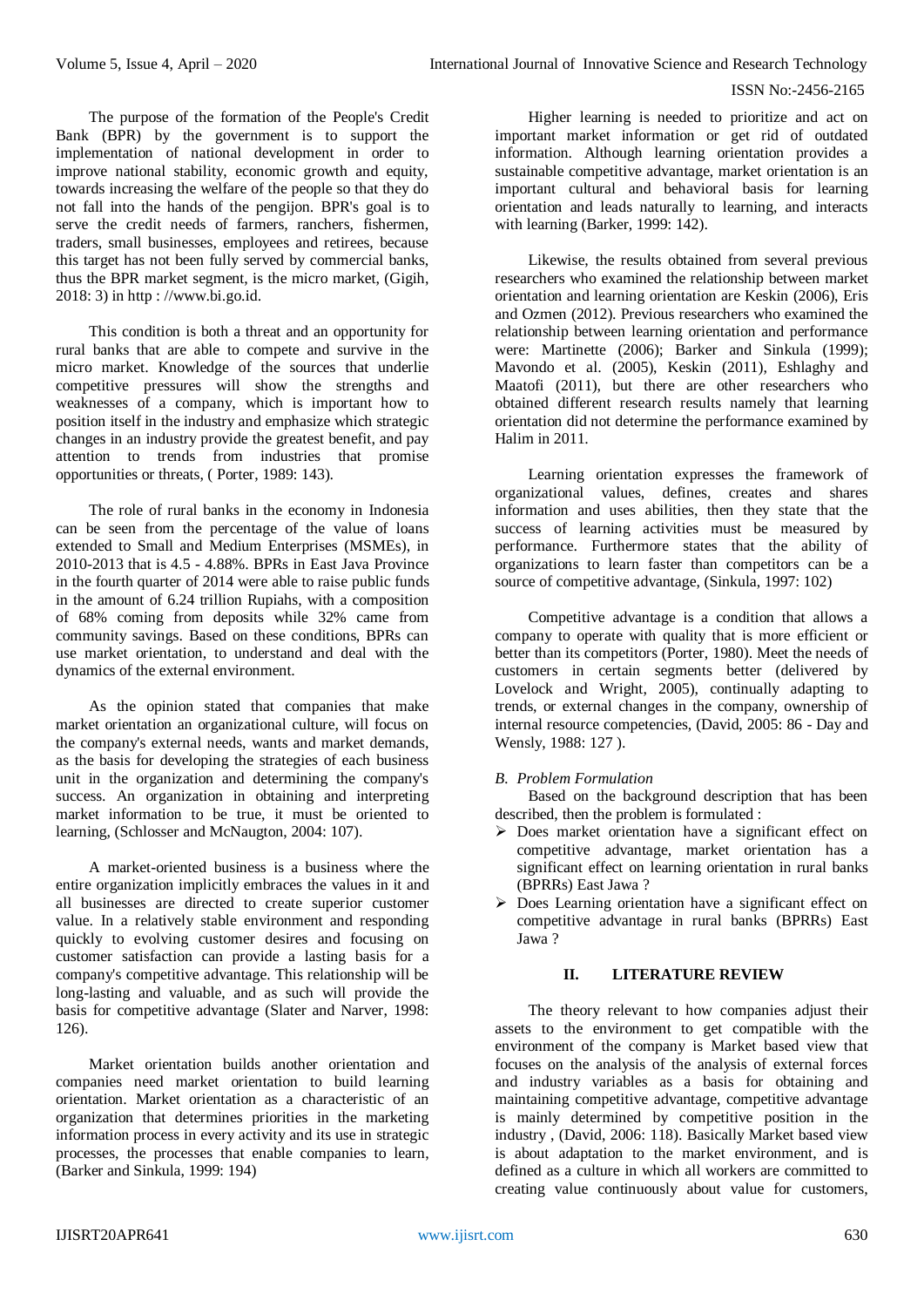(Hollensen, 2010: 32). Adaptation to new market positions adjusting to changes in factors such as consumer preferences, competitor movements, government regulations and distribution structures can have a significant impact on companies, this requires tenacity in changing product offerings, activity systems and resource bases to match changes in external conditions, (Dewit and Meyer, 2005: 132).

Market orientation is needed to build Competitive Advantage in order to create value for customers derived from information about customers, information regarding competitors, then all information is coordinated between organizational functions, then action is taken to process the information and be realized on products or services that are in accordance with the will of the market, this is as stated by Slater and Narver (1994,1998), Luke and Ferrel (2000); Reicheld (1996) in Slater and Narver (1998); Day and Nedungadi (1994). Market orientation is also a source of knowledge for learning-oriented organizations, so that competitive advantage will be achieved, (David, 2006: 122).

Market orientation as a culture in business, where all employees have committed to create sustainable superior value for customers. Market orientation requires customer focus, competitor intelligence, coordination between business functions, (Narver and Slater, 1993: 144). It is further known that customer orientation is a deep understanding of customer needs, so that superior value can be given continuously, in other words that the seller's understanding of who his potential customers are currently and in the future, what is desired, and felt by the customer, (Narver and Slater, 1993: 144). Competitor orientation is defined as an understanding of the short-term strengths and weaknesses as well as the long-term capabilities and strategies of existing and potential competitors. While coordination between functions illustrates the use of coordinated company resources in creating superior value for target customers.

Argyris and Schon (1978) state that learning orientation is the degree to which companies are proactive in the circumstances they trust and actually maximize organizational performance. Slater and Narver, (1995) Dickson, (1996) convey that culture or habits allow organizations to learn faster than competitors and create competitive advantage, in addition to devoting or basing themselves on superior value for customers, (Narver and Slater, 1993: 148 ).

Barker and Sinkula, (1999) measure and test learning orientation from three dimensions, namely commitment to learning, share vision, and open-mindedness, all three are core components for building learning orientations for organizations. Organizational commitment to learning is the level of learning that the organization considers appropriate or appropriate and thus tries to not only promote the learning process (Sinkula, 1997: 135). An open view or open-mindedness refers to a critical evaluation of an organization's daily activities and acceptance of new ideas. The shared vision or share vision is to show the concentration of all members of the organization on learning that leads to strengthening their energy, commitment and goals.

Competitive advantage is at the heart of the company's performance in the competitive market, namely how a company can truly create and maintain competitive advantage in the industry. Competitive advantage basically grows from the value of a company that is able to create value for its buyers, exceeding the company's costs incurred for value creation. To gain a competitive advantage over its competitors, companies can provide comparable buyer value or carry out activities more efficiently than competitors (lower costs), or provide activities in unique ways that create greater buyer value and premium prices / differentiation, (Porter , 1994: 206)

Berdine (2008) has conducted research measuring the competitive advantage of textiles in America, he has developed indicators from Porter which include marketing, location, customer service, relationship with suppliers, relationship & development, production efficiency, cost, reliability of delivery, product quality, full package sourcing, lead-time, flexibility. Canals (1993) identified sources of bank competitive advantage which included man power, financial management, asset base and intangibles assets. The most important basis for competitive advantage includes price, features, bundling, quality, availability, image, relationship, (Dewitt and Meyer, 2005).

## **III. RESEARCH METHODS**

The type of research used is explanatory research. This is in "accordance with similar research concepts that try to see the relationship between exogenous variables and endogenous variables which are a series of causal or causal influences".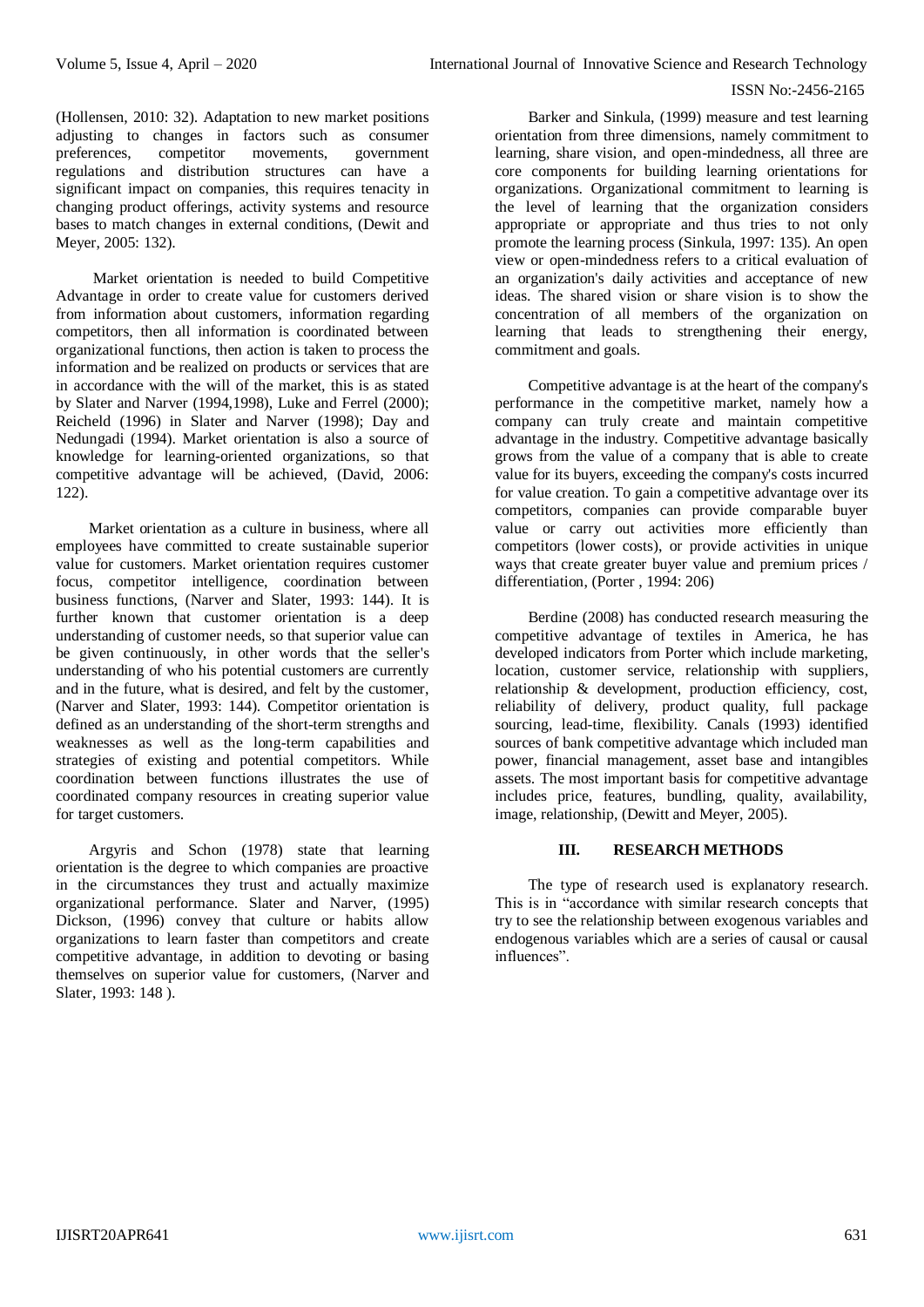

Fig 1:- Model research framework Source: previous theories and research though (2018)

# **IV. RESULTS AND DISCUSSION**

This study uses three indicators to describe the Market Orientation variable, including indicators of Customer Orientation (X.1), Competitor Orientation (X.2) and Coordination Between Functions (X.3). This indicator was adopted from the opinions of Narver and Slater (1990), Slater and Narver (1994) and from the results of Suarniki's research (2008). Descriptions of each indicator of market orientation variables are stated as follows. The results of the study showed the average score of respondents' answers for the market orientation variable was 3.71 or included in the good category (Sujana 2005) in other words actually indicators of Customer Orientation, Competitor Orientation, Coordination Between Functions, included in good criteria, to measure Variables Market Orientation, therefore all these indicators should be maintained or can be reused. This is in accordance with the opinion of Narver and Slater (1990) which states that Market Orientation requires Customer Focus, Competitive Intelligence and Coordination between Business Functions. This discussion will explain the strengths and weaknesses of each indicator contribution to the market orientation variable.

 $\triangleright$  The customer orientation indicator has a mean value of 3.66 included in the good category (Sujana 2005), "while according to the evaluation of the measurement model, the customer orientation indicator is important, it can be interpreted based on respondents' answers Customer Orientation indicators are included in the criteria both to describe the Market Orientation variable and should still calculated or maintained". This reasoning is reinforced by the respondent's answer score which states that 55 people (59.2%) stated that they prioritized and prioritized information about their customers or were in the criterion value of 3.4-4.2 or good (Sujana, 2005). This condition is in accordance with the opinion of Nerver and Slater (1990), which states that Customer Orientation has a strong relationship with Competitor Orientation indicators. But the Customer Orientation indicator still has weaknesses because the answer score of 40.8% of respondents on the criteria is sufficient to low means there are still respondents who perceive that this indicator is not a priority and this is in accordance with the opinion of Narver and Slater (1990) which states that the difficulty which will be faced by companies that focus on existing customers, are reactive and only focus on short-term needs.

- The average value of respondents' answers on the Competitor Orientation indicator is 3.70 which has meaning based on the factual conditions of the competitor orientation indicators included in both categories (Sujana, 2005) so that when used to measure "Market Orientation variables can be maintained or prioritized. The reason that can be stated is that there are 66.7% (62) people who state that they prioritize and prioritize information about their competitors, or in other words, this indicator is important for BPR organizations. Based on the evaluation of the measurement model that the Competitor Orientation indicator is the most important indicator in explaining the Market Orientation variable". But that this indicator still has weaknesses because 33.3% of respondents stated that they prioritized information about their competitors or according to Sujana (2005), including enough and some respondents said they did not prioritize or considered not important with regard to their competitors' information which means they have unfavorable criteria .
- $\triangleright$  Coordination indicators between functions, obtained a mean value of 3.76 and included in both categories (Sujana 2005), "besides that according to the evaluation of the measurement model of this indicator is important. The meaning of this value is based on respondents' answers that the Coordination Indicator between Functions in an organization is good if it is used to measure market orientation variables, therefore it can be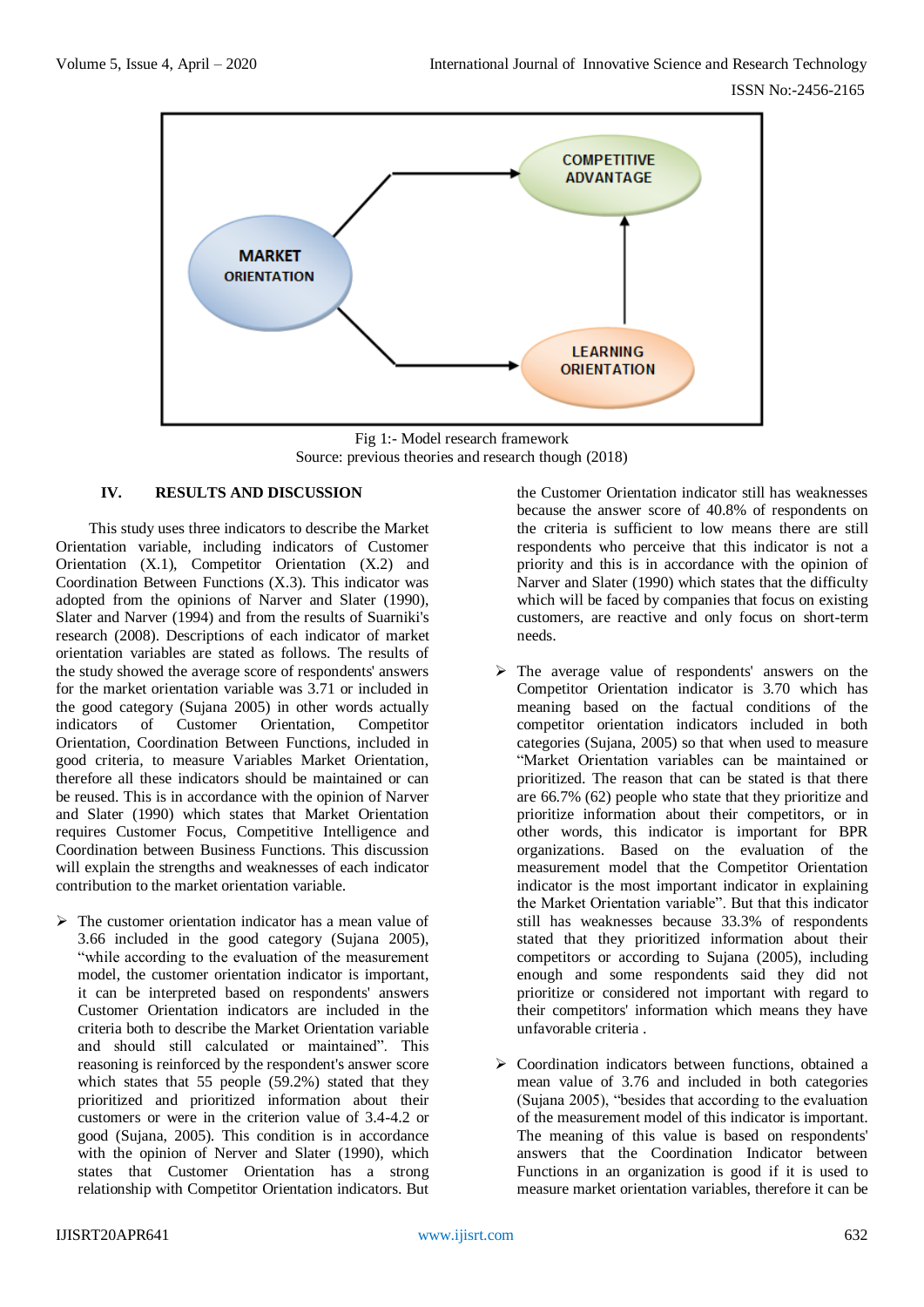reconsidered". Theoretical explanation that can be put forward that the integration of coordinated company resources is closely related to customer orientation and competitor orientation, where coordination is built based on information obtained through the utilization of coordinated resources, this information is disseminated to all parts of the organization (Narver and Slater , 1990). "This opinion can be used on the basis of why respondents perceive this indicator in the first order so that the mean obtained is highest among the three indicators. This condition has been supported by 22.6% of respondents' score scores which state that they prioritize coordination between functions, and 39.8% of respondents said they prioritize or it is important to coordinate between functions in order to manage information regarding their competitors or customers".

Learning orientation variables are measured through three indicators which include Commitment to learning (Y1.1), share vision or shared vision (Y1.2) and Openness of Thought, (Y.1.3) this indicator is derived from Sinkula Theory (1997), Barker and Sinkula (1999) as well as the results of previous studies of Mahmood and Hanafi (2013) and Eriz and Ozmen (2012).

- $\triangleright$  Commitment indicators for learning (Y1.1), factually have a mean of 3.63, included in the good category (Sujana, 2005), while according to evaluation the measurement model is important. The meaning contained, that the commitment indicator for learning is good when used to measure learning orientation variables. Therefore this indicator can be maintained. The reason that can be submitted is that 59.2% of the respondents' answers stated strongly agree and agreed that the Chairperson and all members of the BPR organization have a commitment that learning is important as a means of achieving organizational goals. However, "this indicator is perceived by the respondent to be the lowest compared to the other two indicators in explaining the Learning Orientation Variable, this is evidenced from 40.8% of respondents' answers included in the sufficient category and in the low criteria, in other words that some of the BPR leaders perceive that the commitment to learning has not been carried out to the fullest". This can be confirmed in the opinion of Sinkula et al. (1997) which states that commitment to learning is a level of learning that is considered feasible for the organization and should try not only to promote the learning process, in other words the level of learning is not just a slogan but the learning process is actually implemented.
- $\triangleright$  The shared vision shows that all members of the organization must concentrate on strengthening their energy, as well as their commitments and goals for the organization. "This statement is supported from the results of research that the Joint Vision has a mean value of 3.74 is the highest value among the two indicators that measure learning orientation and according to the evaluation of the measurement model of this indicator is very important, the meaning

contained that the actual indicators of shared vision (Y1.2) categorized as good used to measure the Learning Orientation Variable, "so that its use should be prioritized, this is also supported by 59.2% of respondents' scores in very good and good criteria, which includes 18.3% of respondents stated strongly agree and 40.9% of respondents agreed to have Common Vision. This indicator still has weaknesses, because 37.6% of respondents' score is included in the sufficient criteria, and 3.2% of respondents' score is in the low category, meaning that in total there are 41.32% of respondents' answers which causes this indicator to be weak".

 $\triangleright$  Indicators of Openness of Thought or open thinking based on descriptive analysis obtained a mean value of 3.71 means that factually indicates indicators of openness of thought or open thinking can be said to be good (Sujana, 2005), while according to the evaluation of measurement models, this indicator is considered important, "so it can be used to measure Learning Orientation variables, and should be maintained. This statement is supported by 64.5% of respondents' answers included in the criteria very well and well in other words that the respondent stated strongly agreed and agreed in accepting ideas, new knowledge, criticism from various parties to achieve organizational goals". This is in accordance with the opinion of Hurley and Hult, (1998) which states that companies that have a learning-oriented vision will continue to try, collect and process knowledge in the organization. This indicator still has weaknesses, which is indicated by the respondents' score scores included in the criteria sufficient and low of 35.5%.

The variable competitive advantage is measured using nine indicators, which adopt Theory from Porter (1994), Ma (1999), Bharawadj et al., (1993), Dewitt and Meyer (2005), while the empirical is from Berdine (2008), Mahmood and Hanafi (2013), Martinette and Lesson (2012) and Wu et al., (2013). These indicators include Y3.1 Customer Service, Citra (Y3.2), service quality (Y3.3), Business process skills (Y3.4), Customer knowledge skills (Y3.5), competencies (Y3.6), relationship quality (Y3.7), strategic location, (Y3.8), flexibility (Y3.9).

 $\triangleright$  Customer Service Indicator (Y3.1) has a mean value of 3.74, and according to the evaluation of the measurement model is important, it can be interpreted that based on reality Customer Service skills indicators can be categorized as good, if used to measure Competitive Advantage Variables, therefore it should be maintained. "The logical explanation that can be conveyed is that from 61.3% of the respondents' answers indicate that the Customer Service skills in serving customers are very important and important, which means that they are included in the criteria very well and well. Theoretical explanation is that Customer Service skills are part of the purchasing criteria used by buyers as a criterion that is a measure of the buyer to see the value offered by the company and is a source of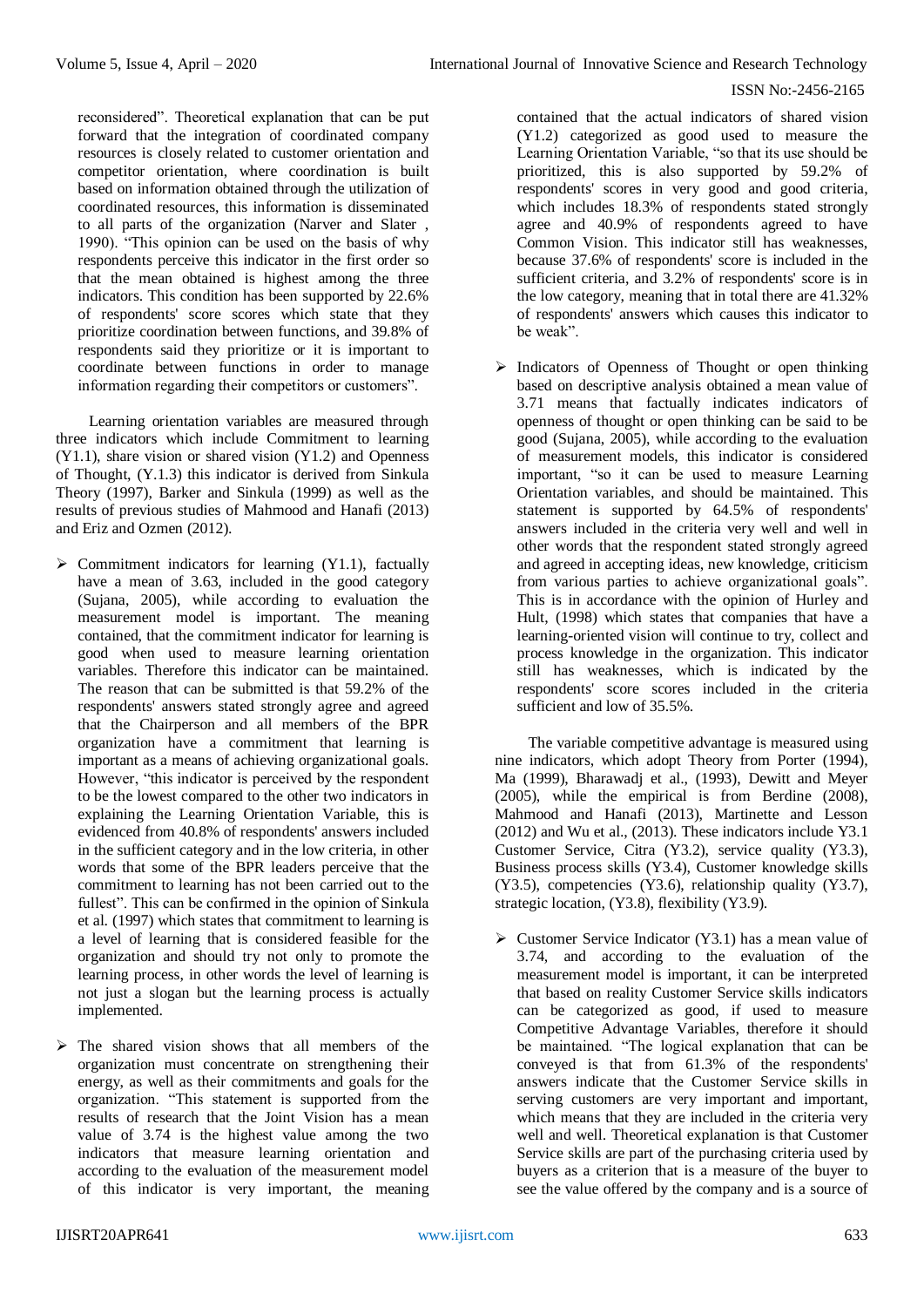differentiation, which in turn is a source of competitive advantage", (Porter, 1994). Likewise, Bharadwaj et al. (1993) state that skills (custumer service) are a potential source for competitive advantage, while Berdine (2008), states that Customer Service is a source of competitive advantage. But this Indicator still has weaknesses because 38.7% of respondents stated that Customer Service skills are quite important and not important, according to Sujana (2005), the results are included in the criteria of sufficient and low in other words there are (33.3% + 5.4%) Respondents' answers weaken this indicator.

- $\triangleright$  Image Indicator (Y3.2) The mean value obtained is 3.59 and according to the evaluation of the measurement model this indicator is considered important, this analysis has meaning based on the fact that the positive image indicator can be said to be good for measuring the Competitive Advantage variable, so it is worth maintaining. "The reason that can be conveyed is that from the respondents' score of 59.1% stated that the company's positive image is highly prioritized and prioritized by respondents, the results of this analysis according to Sujana (2005) include very good and good criteria. This is in accordance with the opinion of Dewitt and Meyer (2005) which states that the image or image that stands out compared to competitors is to give benefits to the company in competition, means having sufficient and low criteria, this respondent's answer score weakens the indicator".
- $\triangleright$  Service Quality Indicator (Y3.3), has a mean value of 3.59 and according to the evaluation of the measurement model this indicator is considered important meaning based on respondents' answers that this indicator is included in the good category if used to measure the competitive advantage variable, therefore this indicator can be maintained empirically the reason that 60.2% of respondents consisting of 11.8% stated strongly prioritizing Service Quality, and 48.4% stated Prioritizing Service Quality. Mean according to criteria Sujana (2005) included in the category of very good and good. "The results of this analysis are consistent with what was stated by Dewitt and Meyer (2005) that when competing with other companies, the products or services offered do not have to be different but only need to be better than others. But this indicator still has weaknesses as evidenced by the existence of 39.8% of respondents who stated that they prioritized service quality and did not prioritize service quality, which meant that the score criteria were sufficient and the criteria were low".
- $\triangleright$  Indicators of Skills in Business Processes (Y3.4), respondents' answers indicate that the mean value is 3.67, meaning that under real conditions that this indicator is well categorized when used to measure the Competitive Advantage variable, it should therefore be maintained. This indicator according to the evaluation results of the measurement model is the best in explaining the Competitive Advantage variable. This is

supported by 60.2% of respondents' answers stating that Business Skills (business processes) are very important and important to achieve Competitive Advantage. These results are in accordance with the opinion (Bharadwaj et al., 1993). Skill in running business processes is one source of competitive advantage, according to Sujana (2005) "the criteria for respondent's answer score are in very good and good criteria. This indicator still has proven weaknesses with answers from 39.8% of respondents having sufficient and low answer criteria, because respondents perceive that Skills in business processes are sufficient (neutral) important and not important". Based on the respondents' description data, it is possible that some respondents had recently served as directors or chief directors at BPR, so that they still had little experience in managing BPRs and they probably thought that business management skills were not important.

- $\triangleright$  Superior Indicators in Knowledge Skills about customers (Y3.5) have a mean value of 3.74 and based on the evaluation of the measurement model this indicator is important meaning that based on reality (answers from respondents) that this indicator is good when used to measure the Competitive Advantage variable therefore should be maintained. The logical reasoning was that 59.1% of respondents had answered that they prioritized and prioritized that knowledge skills in their customers as a source of competitive advantage, meant that they were categorized as very good and good scores (sujana, 2005). Theoretically this is in accordance with the opinion of Ma (1999), Durand (1996) in Dewitt and Meyer (2005), which states that skills in knowledge are a source of competitive advantage. "But there is still a score of respondents' answers that do not support this indicator, as many as 40.9% stated that it is sufficient and does not prioritize means the criteria of error are in the range of sufficient and low".
- $\triangleright$  The indicator has competency in its field (Y3.6) has an average value of 3.60 and according to the evaluation results of the measurement model this indicator is important, its meaning is based on reality (respondent's answer) that this indicator is categorized well if it is used to measure the competitive advantage variable, this is appropriate with the opinion of Dewitt and Meyer (2005), Ma, (1999) that competence in the occupied field is a source of competitive advantage. They stated that the intended competency is the suitability of the company in performing in certain fields is an intangible resource and is a source of competitive advantage. Based on descriptive analysis, it can be seen that 12.9% of respondents stated that having competence in their field is highly prioritized, which means they have very good criteria, and 45.2% of respondents stated that competence in their field is prioritized, which means they are included in good criteria. This indicator still has weaknesses because 31.2% of respondents stated that they prioritize compentent as a source of competitive advantage, meaning it is included in the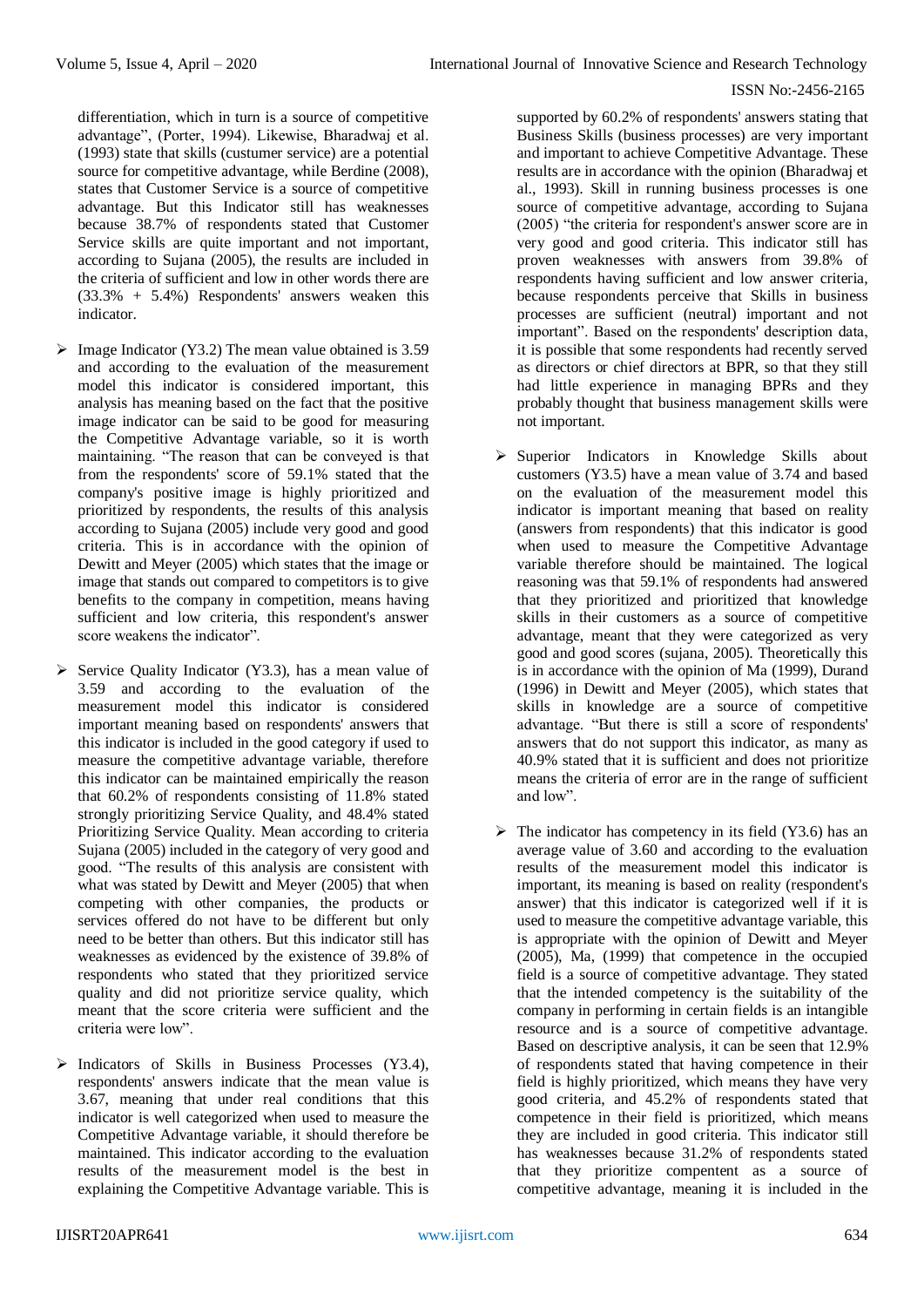sufficient category. 10.8% have low criteria because respondents stated that competency is not the priority. Thus the score which weakens this indicator is 42%. It needs to be said that the line of business undertaken by BPR is to serve small communities that are not touched by large banks.

- $\triangleright$  The superior indicator in customer relations (Y3.7) has an average value of 3.76 and according to the evaluation results of the measurement model this indicator is important, the meaning is based on the fact that the superior indicator in customer relations is included in the good category, if used to measure the competitive advantage variable . As Dewitt and Meyer (2005) stated, "that producing direct relationships with consumers is a strong source of competitive advantage. While the answer support from respondents as many as 20.4% stated superior in relationships with customers is very important, and 41.9% stated important, in other words this statement was supported by 62.3% of respondents who have very good and good criteria. Another opinion that is consistent with the results of this analysis is the statement of Penrose, (1959) in Dewitt and Meyer (2005), suggesting that relations with customers are relational resources which are important resources for the existence and success of a company". This indicator still has weaknesses because 31.2% of the respondents 'answers have enough criteria and 6.5% of the respondents' answers are in low criteria.
- $\triangleright$  The strategic location indicator (Y3.8) has an average of 3.70 and according to the evaluation results the measurement model of this indicator is considered important. "It can be interpreted that in fact this indicator can be said to be good if it is used to measure the variable competitive advantage, this is supported by 19.4% stating that excellence in company location is very important and 38.7% states it is important to have

excellence in company location, concluded that this statement is supported by 58.1% of respondents with very good and good criteria", (Sujana, 2005). This is in accordance with Berdine (2008) in his research of the textile industry in America that that location is a source of competitive advantage. This indicator has weaknesses because 34.4% of respondents 'score in the category is sufficient and 7.5% of respondents' score is included in the low category.

 $\triangleright$  The Flexible Indicator (Y3.9) has an average value of 3.66, and according to the evaluation results of the measurement model this indicator is important, meaning that based on respondents' answers or the fact that the indicator of flexibility is included in both categories when used to measure the competitive advantage variable, so it should be maintained if used to measure the Competitive Advantage Variable. Respondents' answers to this statement were 12.9% stated that having an advantage in flexibility was very important for BPR and 50.5% stated that having superior flexibility was important. Based on the results of observations made that the manifestation of this flexibility in the BPR is the ease in the procedure to get BPR services. To obtain services at the BPR is very easy and simple so for ordinary people with regard to bank matters this is not difficult, it needs to be said that most BPRs operate in the region thus assuming the level of customer education is not too high. This flexibility when confirmed with the opinion of Porter (1994) belongs to the group of criteria for the use of a product which is a source of differentiation which in turn is a source of competitive advantage. This indicator still has weaknesses, as evidenced by the existence of 25.8% of the respondents 'score scores that fall into the sufficient criteria group and 10.8% of the respondents' score included in the low category means that respondents perceive that flexibility does not need to be prioritized.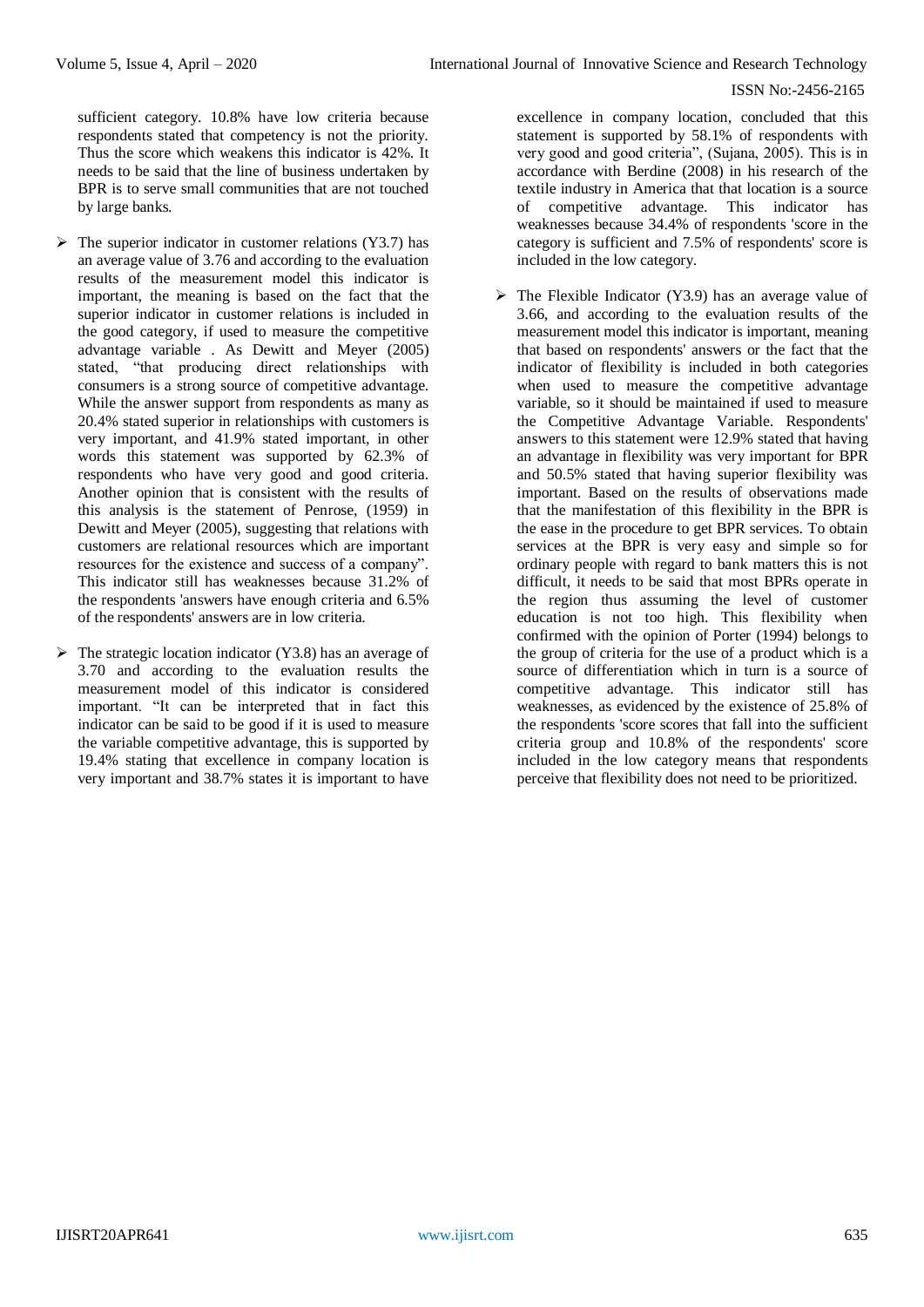

Fig 2:- Descriptive Model of Research Findings Source: primary data processed (2018)

*A. Effect of Market Orientation on Competitive Advantage* Market Orientation Variable (X) has a positive influence on Competitive Advantage (Y2), which means increasing Market Orientation (X) will consequently increase the Competitive Advantage variable (Y2), where the Path coefficient obtained is 0.307 with a CR value of 3.57. Because the CR value is greater than the critical value  $(3.57 > 1.96)$ , the statistical hypothesis stating Market Orientation has no significant effect on Competitive advantage (Ho) is rejected, meaning the Market Orientation variable (X) has a Significant influence on the Excellence variable Compete (Y2) at the alpha level of 0.05. In other words that the first hypothesis (H1) that has been submitted has empirical evidence, then it is declared accepted at  $\alpha$  = 0.05

The results of this study are in accordance with the opinion of Hari and Wensly (1988) who examined excellence as a basis for diagnosing competitive advantage, they conveyed that the potential for competitive advantage is superior skills and superior resources and must pay attention to competitors and customers to gain competitive advantage. He further argues that to evaluate the performance of a company it is better to use the perspective of customers and competitors, because it will create the focus of external relationships from competitive advantage through market orientation. While Day and Nedungadi (1994) stated that the use of corporate strategy and reaction to environmental changes depends on the orientation chosen (whether customer oriented or competitor oriented), he further said that competitive advantage was based on this orientation.

The statement of Slater and Narver (1995,1998), also in accordance with the results of this study, which states

that a business is declared market-oriented when in the business activities, all members of the organization embrace the values in the organization and all business activities aimed at creating customer value superior. Finally Narver and Slater (1990), states that in a cultural perspective, market orientation is the most effective organizational culture to create the behavior needed in order to create superior value for customers, which ultimately leads to sustainable performance.

This research is also in accordance with the statement of Reicheld in Slater and Narver, (1998) namely that in a stable environment such as retail banking, "when responding quickly to growing customer desires and focusing on efforts to satisfy customers will provide a strong basis for a competitive advantage company, which is long-lasting and valuable, and ultimately as the basis for competitive advantage". This study also supports the same opinion and submitted by Hoffman (2000) which concludes from the opinion of Jaworski and Kohli (1990) that market orientation is an intangible resource that focuses on two things namely customers and competitors which ultimately provide benefits to competitive advantage.

## *B. Effect of Market Orientation on Learning Orientation*

The results of the analysis show that the influence of the Market Orientation (X) variable on Learning Orientation (Y1) is positive, meaning that the higher the Market Orientation (X) will consequently elevate the Learning Orientation variable (Y2), where the Path coefficient obtained is 0.548 with critical value of 8.17. Because the critical value is greater than the critical value (8.17> 1.96), then the statistical hypothesis Ho is declared rejected, meaning that the Market Orientation variable (X) has a significant effect on the Learning Orientation variable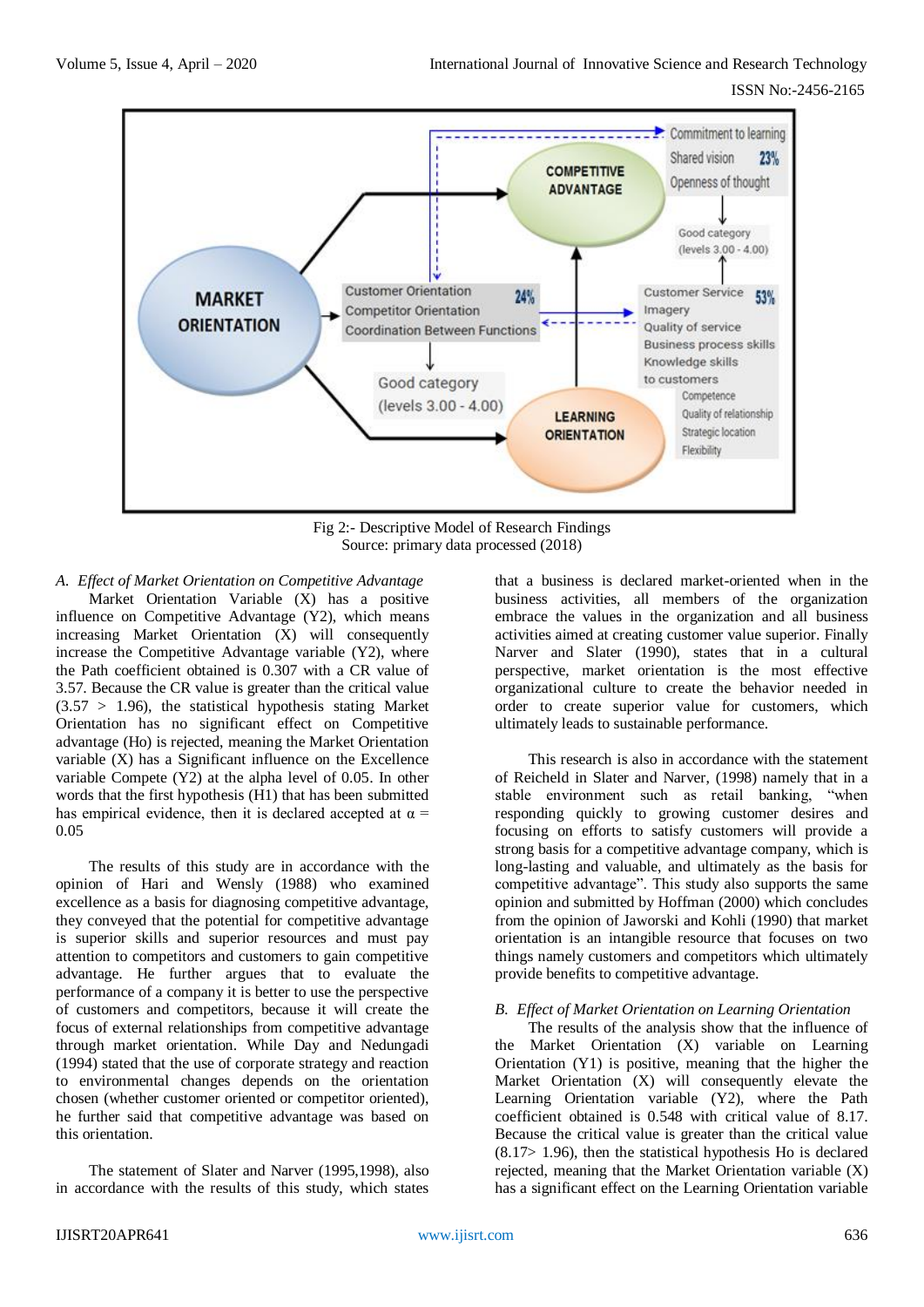(Y2) at the 0.05 significance level. , in other words Hypothesis 2 (H2) that has been submitted in this study was declared accepted because it has been proven empirically. Thus the second hypothesis (H2) that has been submitted has empirical evidence, so it is declared acceptable in this study.

Market orientation has a significant positive effect on learning orientation in other words that the more market oriented, the more learning orientation will improve. Explanation according to statistics (sample characteristics) comes from populations whose parameters are not zero. The results of this study are in accordance with the opinion of Schlosser and McNaugton (2004) which states that market orientation forms another orientation and companies need market orientation to build learning orientation. Likewise, the opinion expressed by Dickson (1996) in Barker et al. (1999) which states that strong learning prioritizes and implements important market information, and discards information that is no longer useful.

This study agrees with the results of the Keskin research (2006) which states that market orientation has a positive effect on learning orientation, "this study has a similarity about its object about the size of the company is small and medium enterprises (SMEs) in Turkey which have been represented by middle managers, as well as reviewed from country background are both developing countries but Turkey is more developed". The difference lies in the type of company Keskin uses SMEs but it is not explained whether the business sector is services or manufacturing or processing industries, while this research is on financial services businesses. Meanwhile, if viewed from the analysis tool used is almost the same, namely SEM.

This study also agrees with the results of research by Eris and Ozmen (2012) which states that market orientation has a significant impact on learning orientation, "in terms of the objects of both service companies but different types of services where they use logistics or logistical services sector companies. The background of the countries where the research was carried out together with developing countries but a little more advanced than Indonesia, so it is possible that the characteristics of the respondents are almost the same". Research conducted by Hassan et al. (2013) examined the market orientation, learning orientation and organizational performance with banking research objects in Iran whose results agree with this study, but using regression analysis.

The logical explanation that can be delivered is that if a BPR is increasingly market-oriented, it will directly improve its learning orientation or if the BPR increases its attention to information regarding its customers, with the activities carried out by competitors and coordinating all of that information to all parts of the organization will cause an increase in its commitment to learning, increasing efforts to have a shared vision, and increasing the way of thinking that is open to every member in the organization.

*C. The Influence of Learning Orientation Variables on Competitive Advantage*

Based on the analysis of the Learning Orientation (Y2) variable, it has a positive influence on Competitive Advantage (Y3), because the path coefficient value obtained is positive, which means that the Learning Orientation (Y2) increases, the consequence will be to increase the Competitive Advantage variable (Y3). The path coefficient value obtained is 0.291 with a CR value of 3.63. Because the CR value is greater than the critical value (3.63> 1.96), the statistical hypothesis states that Ho is rejected, meaning that the Learning Orientation variable (Y2) has a significant effect on the Competitive Advantage variable (Y3) at the 0.05 significance level. In other words, Hypothesis 3 (H3) that has been submitted is proven empirically so that it can be declared accepted.

The results of this study are consistent with the research of Mahmood and Hanafi (2013) who examined SMEs in Malaysia with female owners, the results of the study indicate that there is a significant relationship between learning orientation and competitive advantage, the indicators used to measure learning orientation are the same as this study, namely (commitment, shared vision, open mindedness), while the variable of competitive advantage is measured using product differentiation, market response, market detection, performance is measured through subjective evaluation.

The research equation of Mahmood and Hanafi (2013) with this research is that both small and medium-sized companies are in developing countries, the same object is learning orientation in small and medium-sized companies, performance in small and medium-sized companies and competitive advantage in small and medium-sized companies. The difference with this research is the field of business, as well as indicators used to measure competitive advantage and performance. Based on the Solimun criteria, 2013 that two studies that have the same conclusions with the same object characteristics, the research can be concluded broadening the applicability of the concept or theory, but if the results of the research are the same and the characteristics of the objects are different then the stated study expands the applicability of a concept or theory. Based on this opinion, this study reinforces the application of the three concepts : "learning orientation, performance and competitive advantage. (because this criterion does not mention the indicator equation). But Mahmood and Hanafi's research business fields have differences with this research, it can be said that the characteristics of the research objects are different, thus it can be stated that the results of this study broaden the applicability of the concept of learning orientation, competitive advantage".

Martinette and Lesson's research (2012) states that there is a significant positive relationship between learning orientation and competitive advantage with moderate effects, and there is a significant positive relationship between learning orientation and performance but has a weak effect, thirdly that competitive advantage moderates the relationship between orientation learning with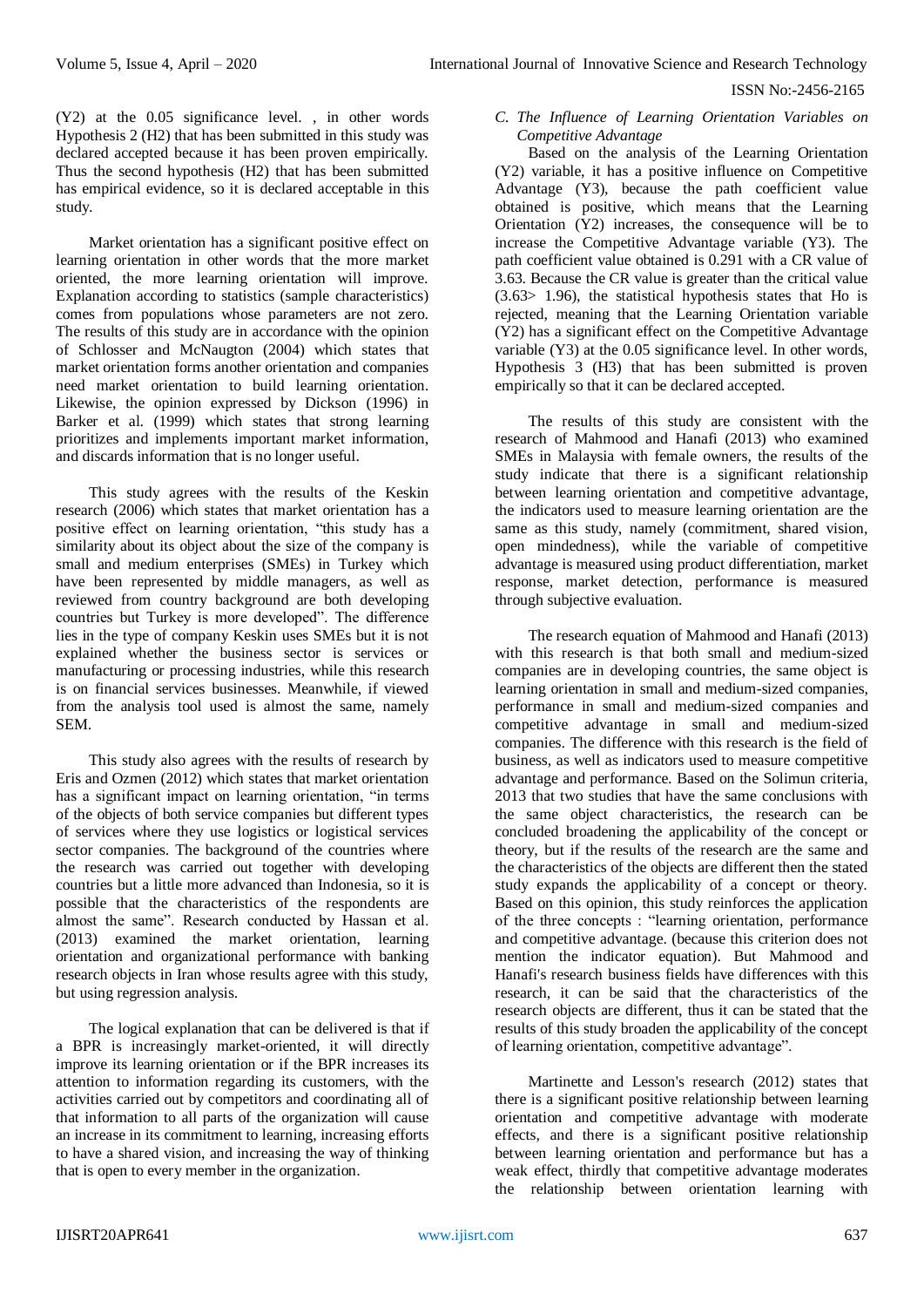performance, in service companies in the United States, in research Martinette and Lesson (2012), in terms of research subjects, is a service company but the type of service is not mentioned, the background of research in developed countries. And the object of research is learning orientation in service companies, performance in service companies and competitive advantage in service companies. So based

on the criteria of Solimun (2013) it was concluded that the results of this study reinforce these three concepts.

Form of Learning Orientation Implementation in ; "BPR which is a source of competitive advantage is the participation of directors or chief directors in training programs conducted both by Bank Indonesia and its partners".



Fig 3:- Summary of Estimation Results and Hypothesis Testing Source: primary data processed (2018)

# **V. CONCLUSION**

The results of this study are consistent with the opinions of several experts used and broaden or strengthen the results of previous studies used in the references in this study with the following description:

- Market orientation has a significant effect on competitive advantage. This supports the opinions of Slater and Narver (1995,1998), Hari and Wensly (1988), Hoffman (2000) and empirical studies of Kumar et al. (2010); Zhoe et al. (2005)
- $\triangleright$  Market orientation significantly influences the Learning Orientation which means according to the opinions: Sinkula (1997), Barker and Sinkula (1999); Slater and Narver (1995); Dickson (1996), Schlosser and MacNaughton (2004), Shapiro (1998) while empirical studies were conducted by Keskin (2006); Eris and Ozmen (2012)
- Learning Orientation has a significant effect on Competitive Advantage, which is in accordance with the opinions of Slater and Narver (1995), Hardley and Mavondo (2002), Calantone et al. (2002), Dickson (1996), Luke et al. (2006), empirical support was provided by Martinette and Lesson (2012); Mahmood and Hanafi (2013)

#### **VI. SUGGESTION**

 $\triangleright$  The banking Indonesia especially ; "BPRs can utilize Market Orientation to obtain input on the needs and desires of customers as well as information about BPR or Other Bank activities. BPRs need to pay attention to the orientation of competitors in other words the strengths and weaknesses and strategies of competitors, because the competitors' orientations are the best in shaping Market Orientation". BPRs need to improve coordination between functions (making use of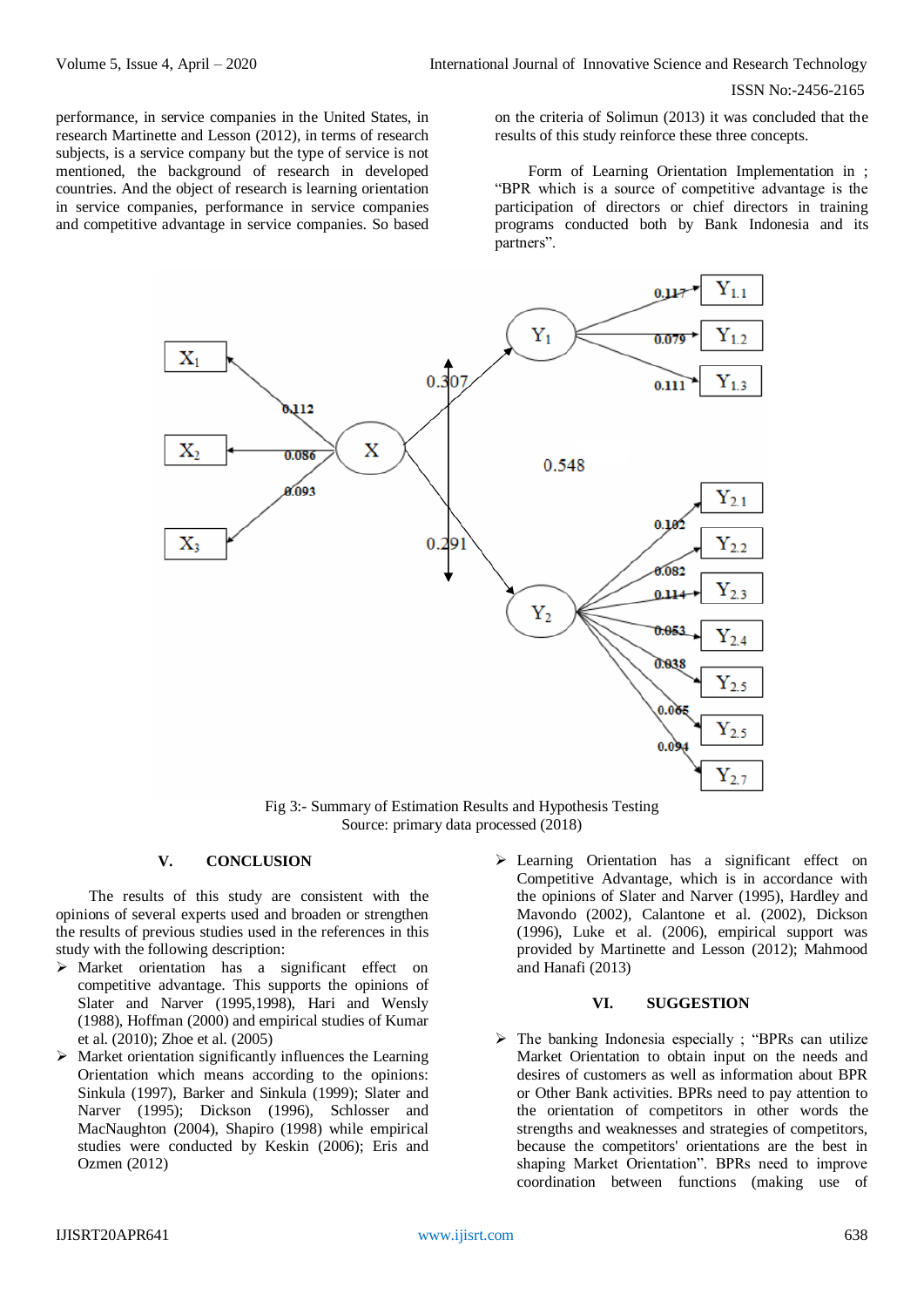coordinated resources, information about customers and competitors should be distributed to all members of the organization), because coordination between functions is the weakest form Market Orientation. In addition to that the products produced by rural banks such as savings, deposits, loans are offered in accordance with the needs and desires of customers, and to improve the competitiveness of rural banks

- $\triangleright$  BPR can utilize Learning Orientation in a way that all members of the organization : "committed to always learning about everything, have a vision to advance and grow BPR, open-minded to receive new knowledge, criticism, constructive suggestions. The Joint Vision or or uniting vision needs to get the attention of the BPR leadership because this is the most important indicator for forming a Learning Orientation". An open mind needs to be improved by BPR because this is the weakest in shaping the Learning Orientation
- > BPRs can achieve Competitive Advantage through improvement : "Customer Service skills, maintaining Company image, service quality, skills in managing BPR businesses, customer knowledge skills, competence in their fields or consistently serving credit, relationship quality, and choosing strategic and flexible locations in providing service". Based on the nine ways that need to be considered is the ability to manage BPR because this indicator is the best in shaping competitive advantage, while what needs to be improved or improved is the image of the BPR, for example so that customers or prospective customers are not ashamed to come to the BPR, then you should fill in the promotional message related that BPR is not oldfashioned, BPR is modern and so on.
- $\triangleright$  For other researchers who will examine the BPR object should add other variables

## **REFERENCES**

- [1]. Anonimous. (2013). BAPEDA, JawaTimur, <http://bapeda.jatimprov.go.id/> 2013/07/23/koperasidan-umkm-jadi-modal-dahsyat/ diadopsi pada 23 Juli 2013
- [2]. Anonimous. (2010). Laporan Ringkasan Executive, Bank Indonesia
- [3]. Argyris, C. and Schon,D. (1978). Organisational Learning A Theory of Action Perspectiv, Addison-Wensly, Reading, MA, New York.
- [4]. Arafat, Wilson. (2002). Manajemen Perbankan Indonesia,Teori dan Aplikasi, LP3ES, Jakarta.
- [5]. Arikunto, Suharsimi. (2006). Prosedur Penelitian, Suatu Pendekatan Praktik, Edisi Revisi VI, Rineka Cipta, Jakarta.
- [6]. Barker, William, E. & James M. Sinkula. (1999). The Sinergistic Effect Orientation and Learning Orientation on Organizational Performance, Journal of Academy of Marketing Science, 27 (4) :411-427.
- [7]. Barney, Jay. (1991). Firm Resources and Sustained Competitive Advantage, Journal of Management,  $17(1)$ : 99-120.
- [8]. Bharawadwaj, Sundar, G., Varadarajan,P.,Rajan, and John, Fahy. (1993). Sustainable Competitive

Advaantge in Service Industries : A Conceptual Model and Research Propositions, JTSTOR, The Journal of Marketing, . 57,(4):83-99

- [9]. Bungin, Burhan. (2005) Metodologi Penelitian Kuantitatif, Komunikasi, Ekonomi dan Kebijakan Publik, serta Ilmu-Ilmu Sosial Lainnya, Edisi Pertama, Prenada Media, Jakarta.
- [10]. Cravens,W.,David. (1997). Strategic Marketing, fith Edition,Irwin, Chicago
- [11]. Day, George, S. & Robin Wensly. (1994). Assesing Advantage: Frame Work For Diagnosing Competitive Superior. Journal of Marketing, Vol 58:1-20.
- [12]. David, Fred,R. (2006). Management Strategic Concept and Cases, Edisi 10, Salemba Empat, Jakarta.
- [13]. David R. Malpass. (2019). India Needs More Reforms To Be Competitive. The World Bank Group by its Board of Executive Directors on April 5, 2019.
- [14]. Day, George S. And Prakesh Nedungadi. (1994). Managerial Representation of Competitive Advantage, Journal of Marketing, 58 (April):31-34
- [15]. Dewit, Bob, Meyer, Ron. (2005). Strategy Synthesis, Concise Version, first edition, Thomson Learning.
- [16]. Dickson. (1996). The Responsibilities of Members in an Organization that is Learning. The Learning Organization: A Review and Evaluation, 5.(4): 161- 167.
- [17]. Eris, Deniz, Engin and Ozmen, O.N. Timurcanday. (2012). The Effect of Market Orientation, Learning Orientation and Innovationess on Firm Performance : A Research from Turkish Logistics Sector, International Journal of Economic Sciences and Applied Research 5(1):77-108
- [18]. Eshlaghy, Abbas Toloie and Alireza Maatofi. (2011). Learning Orientation, Innovation Evident from Small Sized Business Firm in Iran. Europeaan Journal of Sciences, 19(1):134-152
- [19]. Ferdinand.Augysty. (2006). Metode Penelitian Manajemen, Pedoman Penelitian Untuk Penulisan Skripsi, Tesis, Disertasi, Ilmu Manajemen, Seri Pustaka Kunci, BP. Undip.
- [20]. Ferrel, Mark A. (2000). Developing a Market-Oriented Learning Organisation, Australian Journal of Management,25.(2),:201-223.
- [21]. Hassan, Masood Ul, Saif Ullah Qureshi,Amna Hasnain, Iqra Sharif, Rashida Hassan. (2013). Market Orientation, Learning Orientation, And Organizational Performance : Evidence From Banking Industry of Pakistan,Sci.Inf(lahore), 25(4),945-956
- [22]. Hardley ,F. and Mavondo, F. (2000). The Relationhsipbetween Learning Orientation, Market Orientation and Organizational Performance, Visionary Marketing for 21" century, Faching the Challenge.
- [23]. Hoffman, Nicole, P. (2000). An Examination of The Sustainable Competitive Advantage Concept: Past Present,and Future, Academy of Marketing Science Review, Vol.2000,No.4. Available: http: //www .amsrev :org/ articles/hoffman04-2000.pdf
- [24]. Hollensen, Svend. (2010). Marketing Management, A Relationship Approach, Second Edition, Persond Education Limited, Edinburgh Gate, England